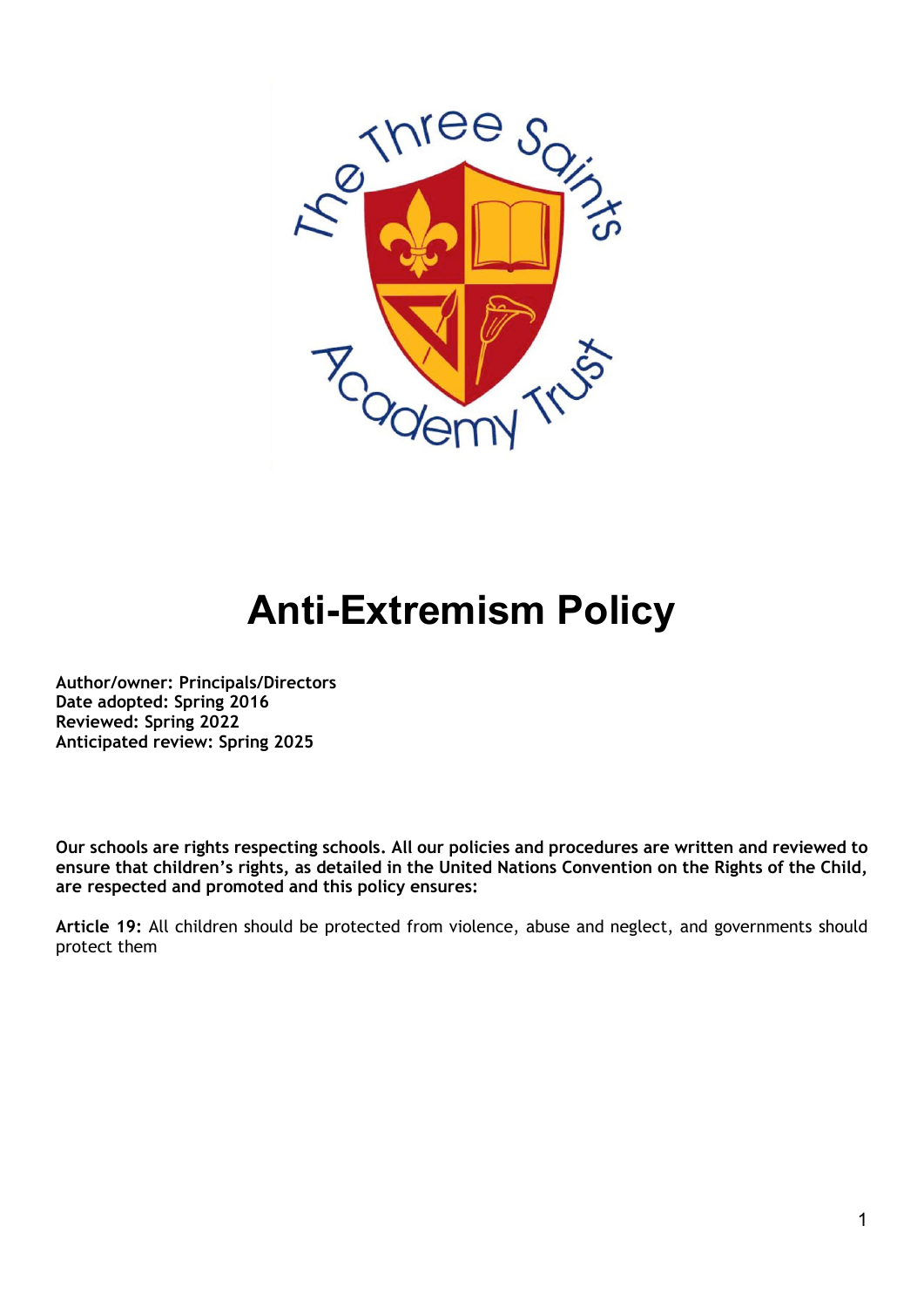### **ANTI-EXTREMISM POLICY**

#### **SAFEGUARDING PUPILS WHO ARE VULNERABLE TO EXTREMISM**

#### **INTRODUCTION**

Since 2010, when the Government published the [Prevent Duty,](https://assets.publishing.service.gov.uk/government/uploads/system/uploads/attachment_data/file/439598/prevent-duty-departmental-advice-v6.pdf) there has been an awareness of the specific need to safeguard children, young people and families from violent extremism.

There have been several occasions both locally and nationally in which extremist groups have attempted to radicalise vulnerable children and young people to hold extreme views including views justifying political, religious, sexist or racist violence, or to steer them into a rigid and narrow ideology that is intolerant of diversity and leaves them vulnerable to future radicalisation.

The Three Saints Academy Trust values freedom of speech and the expression of beliefs and ideology as fundamental rights underpinning our society's values. Both pupils and teachers have the right to speak freely and voice their opinions. However, freedom comes with responsibility and free speech that is designed to manipulate the vulnerable or that leads to violence and harm of others goes against the moral principles in which freedom of speech is valued. Free speech is not an unqualified privilege; it is subject to laws and policies governing equality, human rights, community safety and community cohesion.

The current threat from terrorism in the United Kingdom may include the exploitation of vulnerable people, to involve them in terrorism or in activity in support of terrorism. The normalisation of extreme views may also make children and young people vulnerable to future manipulation and exploitation. The trust is clear that this exploitation and radicalisation should be viewed as a safeguarding concern.

The Three Saints Academy Trust seeks to protect children and young people against the messages of all violent extremism including, but not restricted to, those linked to Islamist ideology, or to Far Right, Neo Nazi, White Supremacist ideology, Irish Nationalist and Loyalist paramilitary groups, and extremist Animal Rights movements.

#### **RISK REDUCTION**

The Academy Directors, the Principal and the Safeguarding Designated Senior Person will assess the level of risk within the school and put actions in place to reduce that risk. Risk assessment may include consideration of the school's RE curriculum, SEND policy, worship policy, the use of school premises by external agencies, integration of pupils by gender and SEN, anti-bullying policy and other issues specific to the school's profile, community and philosophy.

Risk assessment will be reviewed as part of the annual s175 return that is monitored by the DfE and the local safeguarding children board.

#### **RESPONSE**

Our schools, like all schools, are required to identify a Single Point of Contact (SPOC) for each school who will be the lead within the organisation for safeguarding in relation to protecting individuals from radicalisation and involvement in terrorism: this will normally be the Designated safeguarding lead.

When any member of staff has concerns that a pupil may be at risk of radicalisation or involvement in terrorism, they should speak with the SPOC.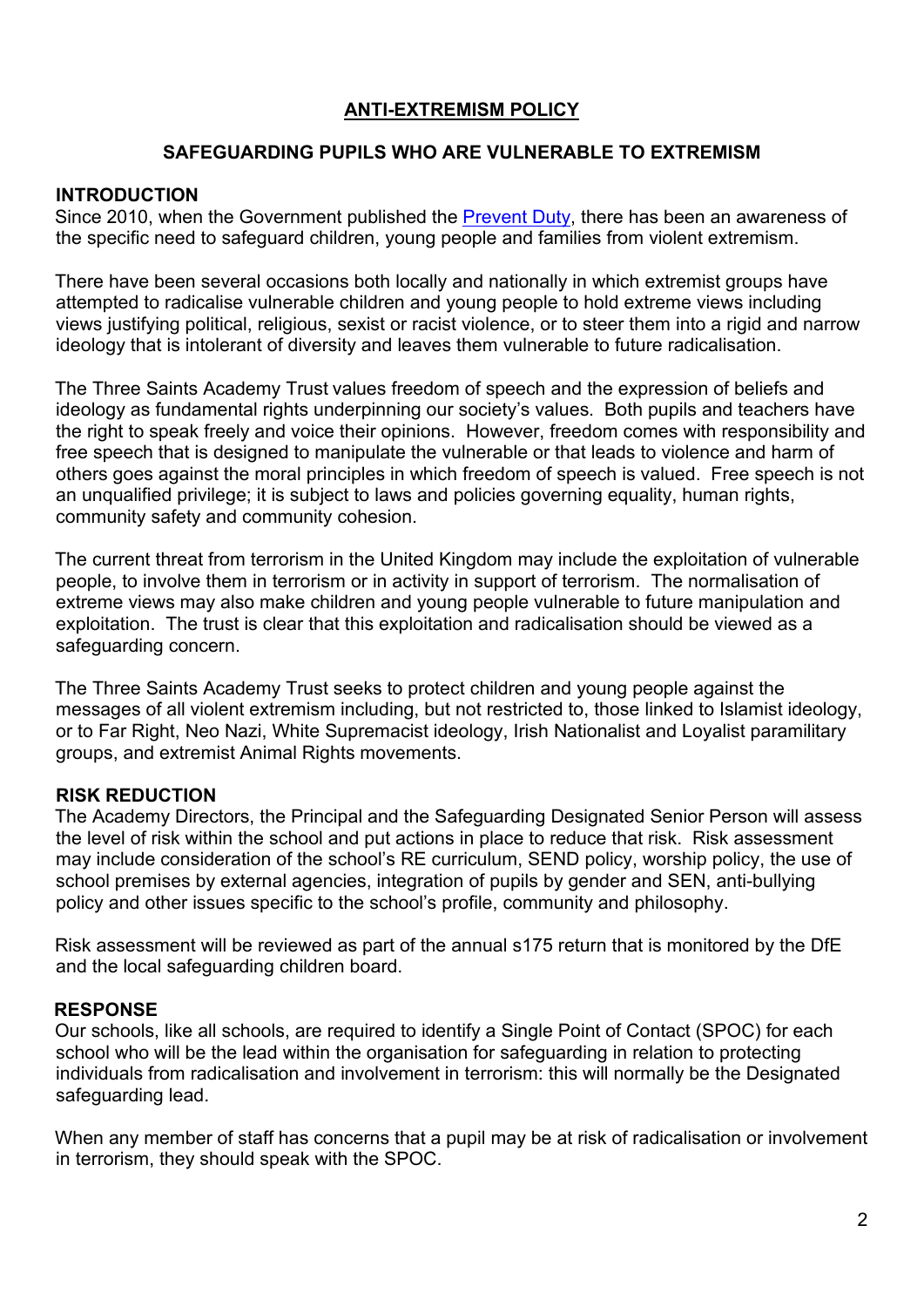Numerous factors can contribute to and influence the range of behaviours that are defined as violent extremism, but most young people do not become involved in extremist action. For this reason the appropriate interventions in any particular case may not have any specific connection to the threat of radicalisation, for example they may address mental health, relationship or drug/alcohol issues.

### **INDICATORS OF VULNERABILITY TO RADICALISATION**

Radicalisation refers to the process by which a person comes to support terrorism and forms of extremism leading to terrorism.

Extremism is defined by the Government in the Prevent Strategy as:

Vocal or active opposition to fundamental British values, including democracy, the rule of law, individual liberty and mutual respect and tolerance of different faiths and beliefs. We also include in our definition of extremism calls for the death of members of our armed forces, whether in this country or overseas.

Extremism is defined by the Crown Prosecution Service as:

The demonstration of unacceptable behaviour by using any means or medium to express views which:

- Encourage, justify or glorify terrorist violence in furtherance of particular beliefs;
- Seek to provoke others to terrorist acts:
- Encourage other serious criminal activity or seek to provoke others to serious criminal acts; or
- Foster hatred which might lead to inter-community violence in the UK.

There is no such thing as a "typical extremist": those who become involved in extremist actions come from a range of backgrounds and experiences, and most individuals, even those who hold radical views, do not become involved in violent extremist activity.

Pupils may become susceptible to radicalisation through a range of social, personal and environmental factors - it is known that violent extremists exploit vulnerabilities in individuals to drive a wedge between them and their families and communities. It is vital that school staff are able to recognise those vulnerabilities.

Indicators of vulnerability include:

- Identity Crisis the pupil is distanced from their cultural / religious heritage and experiences discomfort about their place in society;
- Personal Crisis the pupil may be experiencing family tensions; a sense of isolation; and low self-esteem; they may have dissociated from their existing friendship group and become involved with a new and different group of friends; they may be searching for answers to questions about identity, faith and belonging;
- Personal Circumstances migration; local community tensions; and events affecting the pupil's country or region of origin may contribute to a sense of grievance that is triggered by personal experience of racism or discrimination or aspects of Government policy;
- Unmet Aspirations the pupil may have perceptions of injustice; a feeling of failure; rejection of civic life;
- Experiences of Criminality which may include involvement with criminal groups, imprisonment, and poor resettlement / reintegration;
- Special Educational Need pupils may experience difficulties with social interaction, empathy with others, understanding the consequences of their actions and awareness of the motivations of others.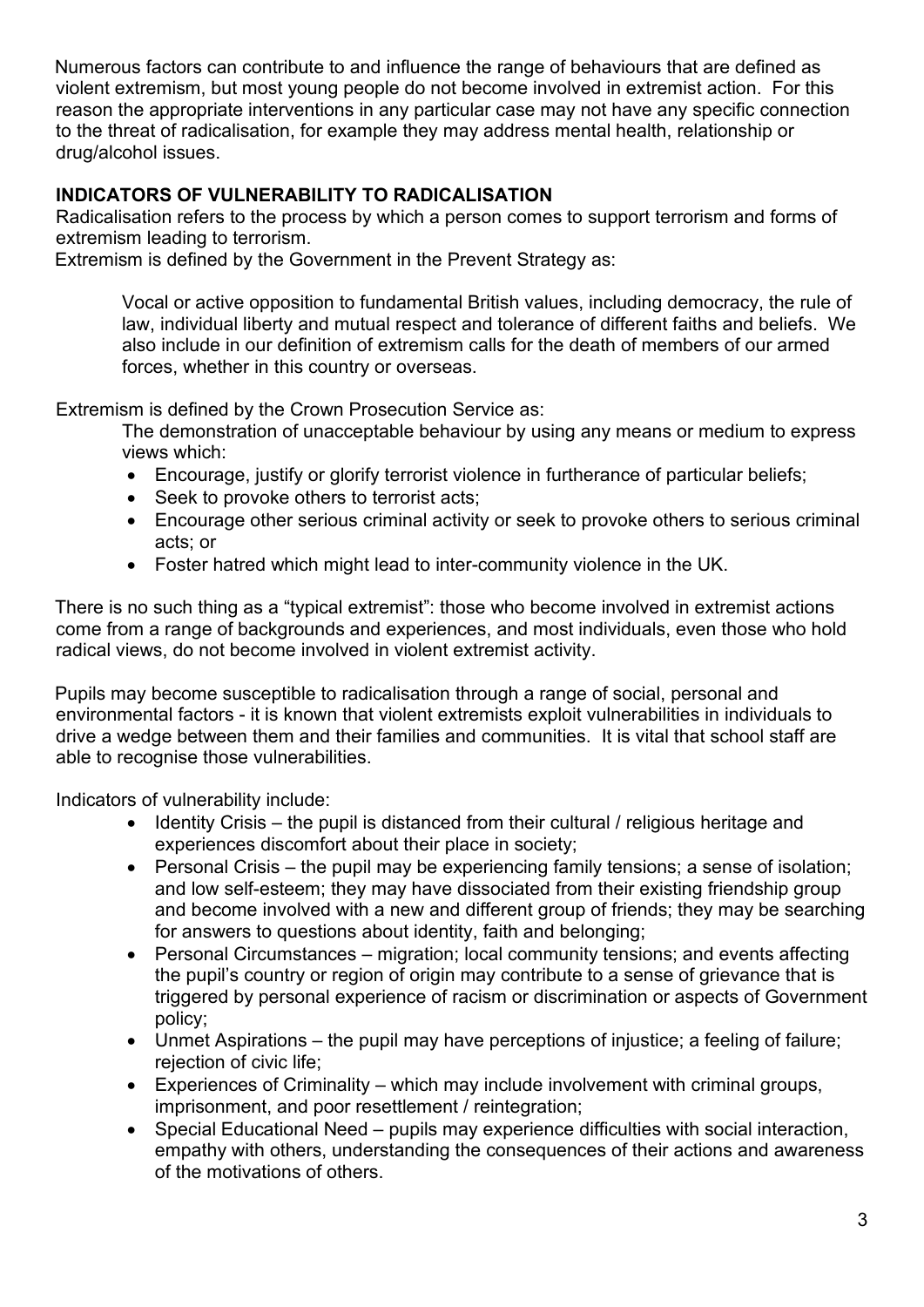However, this list is not exhaustive, nor does it mean that all young people experiencing the above are at risk of radicalisation for the purposes of violent extremism.

More critical risk factors could include:

- Being in contact with extremist recruiters;
- Accessing violent extremist websites, especially those with a social networking element;
- Possessing or accessing violent extremist literature;
- Using extremist narratives and a global ideology to explain personal disadvantage;
- Justifying the use of violence to solve societal issues;
- Joining or seeking to join extremist organisations; and
- Significant changes to appearance and / or behaviour;
- Experiencing a high level of social isolation resulting in issues of identity crisis and / or personal crisis.

## **ROLES AND RESPONSIBILITIES OF THE SINGLE POINT OF CONTACT (SPOC)**

The SPOC is responsible for:

- Ensuring that staff of the school are aware that you are the SPOC in relation to protecting students/pupils from radicalisation and involvement in terrorism;
- Maintaining and applying a good understanding of the relevant guidance in relation to preventing students/pupils from becoming involved in terrorism, and protecting them from radicalisation by those who support terrorism or forms of extremism which lead to terrorism;
- Raising awareness among staff about the role and responsibilities in relation to protecting students/pupils from radicalisation and involvement in terrorism;
- Monitoring the effect in practice of the school's RE curriculum and worship policy to ensure that they are used to promote community cohesion and tolerance of different faiths and beliefs;
- Raising awareness within the school about the safeguarding processes relating to protecting pupils from radicalisation and involvement in terrorism;
- Acting as the first point of contact within the school for case discussions relating to pupils who may be at risk of radicalisation or involved in terrorism;
- Referral to each LA's Social Care Team using the relevant referral form (when necessary
- Collating relevant information from in relation to referrals of vulnerable pupils into the Channel\* process;
- attending Channel\* meetings as necessary and carrying out any actions as agreed;
- Reporting progress on actions to the Channel<sup>[1](#page-3-0)</sup> Co-ordinator; and
- Sharing any relevant additional information in a timely manner.

This policy to be read in conjunction with:

- Establish an effective multi-agency referral and intervention process to identify vulnerable individuals;
- Safeguard individuals who might be vulnerable to being radicalised, so that they are not at risk of being drawn into terrorist-related activity; and
- Provide early intervention to protect and divert people away from the risks they face and reduce vulnerability.

<span id="page-3-0"></span><sup>&</sup>lt;sup>1</sup> Channel is a multi-agency approach to provide support to individuals who are at risk of being drawn into terrorist related activity. It is led by the Merseyside Police Counter-Terrorism Unit, and it aims to